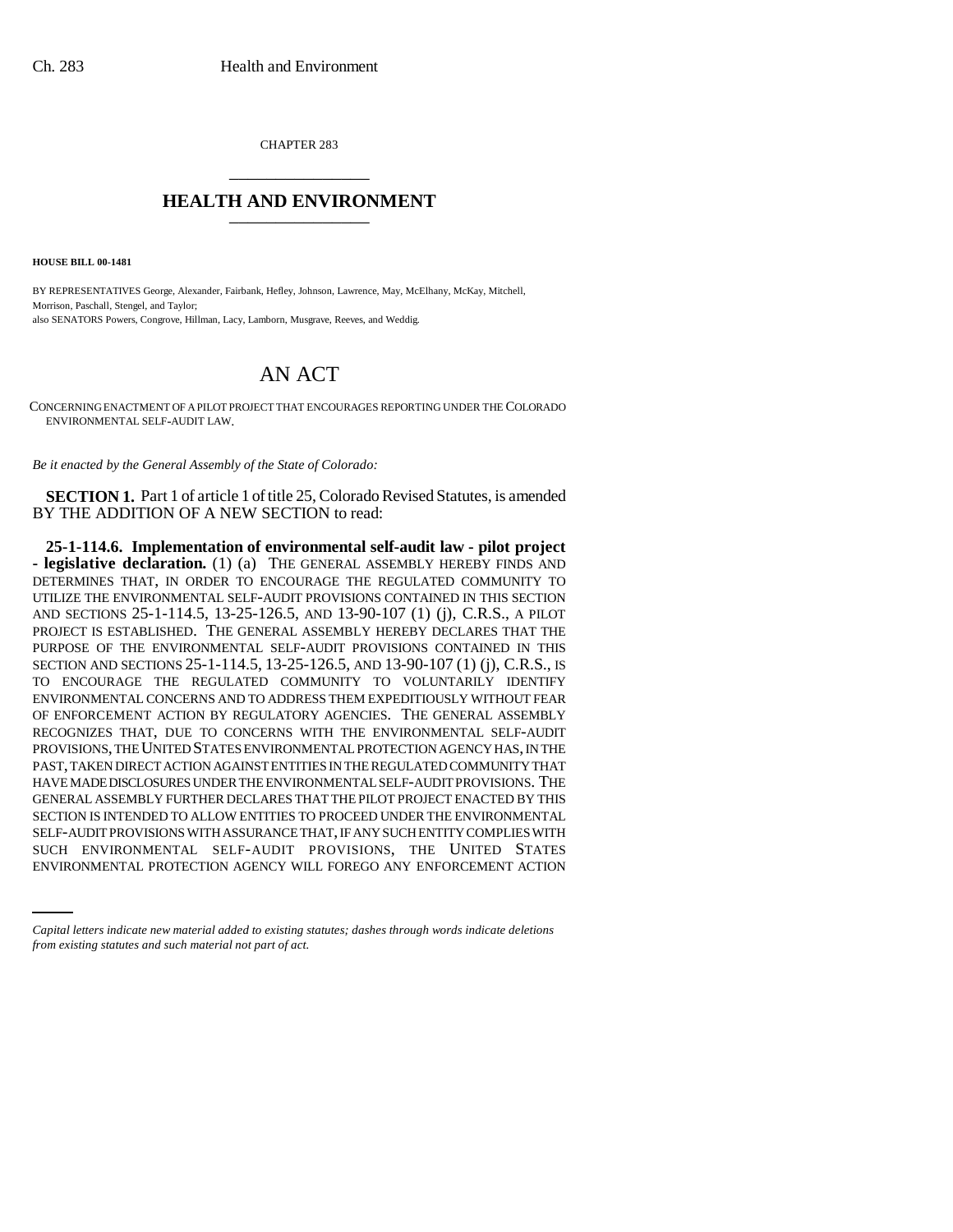BASED ON THE DISCLOSURES MADE AND ADDRESSED UNDER THE ENVIRONMENTAL SELF-AUDIT PILOT PROJECT.

(b) THE GENERAL ASSEMBLY FURTHER RECOGNIZES THAT, UNDER THE PILOT PROJECT ENACTED BY THIS SECTION, THE DEPARTMENT OF PUBLIC HEALTH AND ENVIRONMENT WILL HAVE DISCRETION TO CONSIDER CERTAIN FACTORS IN ASSESSING A REGULATED ENTITY'S ELIGIBILITY FOR PENALTY IMMUNITY UNDER THE ENVIRONMENTAL LAWS. THE GENERAL ASSEMBLY INTENDS THAT THIS ADDITIONAL FLEXIBILITY TO ASSESS AN ENTITY'S ELIGIBILITY, ALONG WITH THE PROTECTION FROM FEDERAL OVERFILING THAT THE PILOT PROJECT PROVIDES, WILL ENCOURAGE ENTITIES TO PARTICIPATE IN THE PROJECT AND ALLOW THE DEPARTMENT OF PUBLIC HEALTH AND ENVIRONMENT TO ASSESS THE EFFECTIVENESS OF THE ENVIRONMENTAL SELF-AUDIT PROVISIONS.

(c) THE PROVISIONS OF THIS SECTION SHALL ONLY APPLY TO DISCLOSURES MADE UNDER THIS SECTION AND SECTIONS 25-1-114.5,13-25-126.5, AND 13-90-107(1) (j), C.R.S., AFTER THE DEPARTMENT OF PUBLIC HEALTH AND ENVIRONMENT AND THE UNITED STATES ENVIRONMENTAL PROTECTION AGENCY HAVE ENTERED INTO A MEMORANDUM OF AGREEMENT BINDING COLORADO AND THE FEDERAL GOVERNMENT TO ENFORCE ENVIRONMENTAL LAWS IN A MANNER CONSISTENT WITH THE PROVISIONS OF THIS SECTION.

(2) NOTWITHSTANDING THE PROVISIONS OF SECTIONS 25-1-114.5 (4) AND (5), 13-25-126.5, AND 13-90-107 (1) (j), C.R.S., ON AND AFTER THE EFFECTIVE DATE OF THIS SECTION, THE DEPARTMENT OF PUBLIC HEALTH AND ENVIRONMENT MAY ASSESS PENALTIES FOR CRIMINAL NEGLIGENCE WHEN AVAILABLE UNDER FEDERAL ENVIRONMENTAL LAW.

(3) (a) IN ADDITION TO THE PROVISIONS OF SUBSECTION (2) OF THIS SECTION, NOTWITHSTANDING THE PROVISIONS OF SECTIONS 25-1-114.5 (4) AND (5), 13-25-126.5, AND 13-90-107 (1) (j), C.R.S., ON AND AFTER THE EFFECTIVE DATE OF THIS SECTION, IN DETERMINING WHETHER AN ENTITY IS ENTITLED TO PENALTY IMMUNITY UNDER THE PROVISIONS OF SECTION 25-1-114.5, THE DEPARTMENT OF PUBLIC HEALTH AND ENVIRONMENT MAY CONSIDER:

(I) WHETHER THE ACTIVITIES DISCLOSED MAY CREATE IMMINENT AND SUBSTANTIAL ENDANGERMENT OF, OR RESULT IN SERIOUS HARM TO, PUBLIC HEALTH AND THE ENVIRONMENT; AND

(II) WHETHER THE ACTIVITIES DISCLOSED CONFERRED AN UNFAIR OR EXCESSIVE ECONOMIC BENEFIT ON THE DISCLOSING ENTITY.

(b) NOTWITHSTANDING ANY PROVISION OF SECTIONS 25-1-114.5 (4) AND (5), 13-25-126.5, AND 13-90-107 (1) (j), C.R.S., THE DEPARTMENT OF PUBLIC HEALTH AND ENVIRONMENT HAS DISCRETION TO DETERMINE WHETHER AND TO WHAT DEGREE THE FACTORS IN PARAGRAPH (a) OF THIS SUBSECTION (3) APPLY GIVEN THE PARTICULAR CIRCUMSTANCES OF EACH SITUATION.

(4) THE PILOT PROJECT CREATED BY THIS SECTION APPLIES TO VOLUNTARY DISCLOSURES MADE UNDER THIS SECTION AND SECTIONS 25-1-114.5, 13-25-126.5, AND 13-90-107 (1) (j), C.R.S., ON AND AFTER THE EFFECTIVE DATES OF BOTH THIS